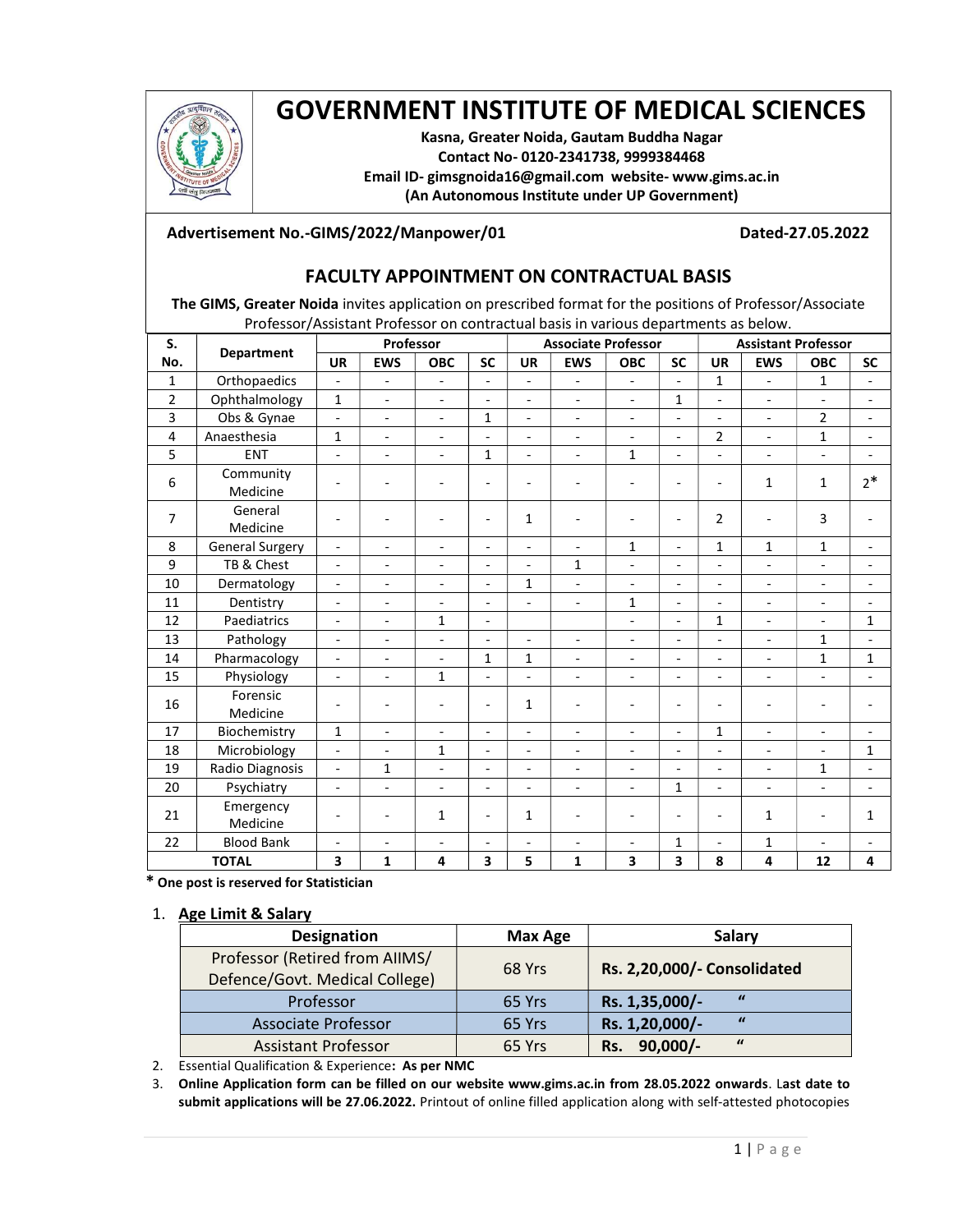of all documents should be sent by registered/speed post to The Director, Government Institute of Medical Sciences, Kasna, Greater Noida, Gautam Buddha Nagar, UP (India)-201310.

- 4. Application fee of Rs. 1000/- may be submitted online or through D.D. in favour of Director, GIMS, Greater Noida.
- 5. Director, GIMS, Greater Noida reserves the right to reject any applications without assigning any reason thereof.
- 6. Please visit our website www.gims.ac.in for detailed advertisement.

Director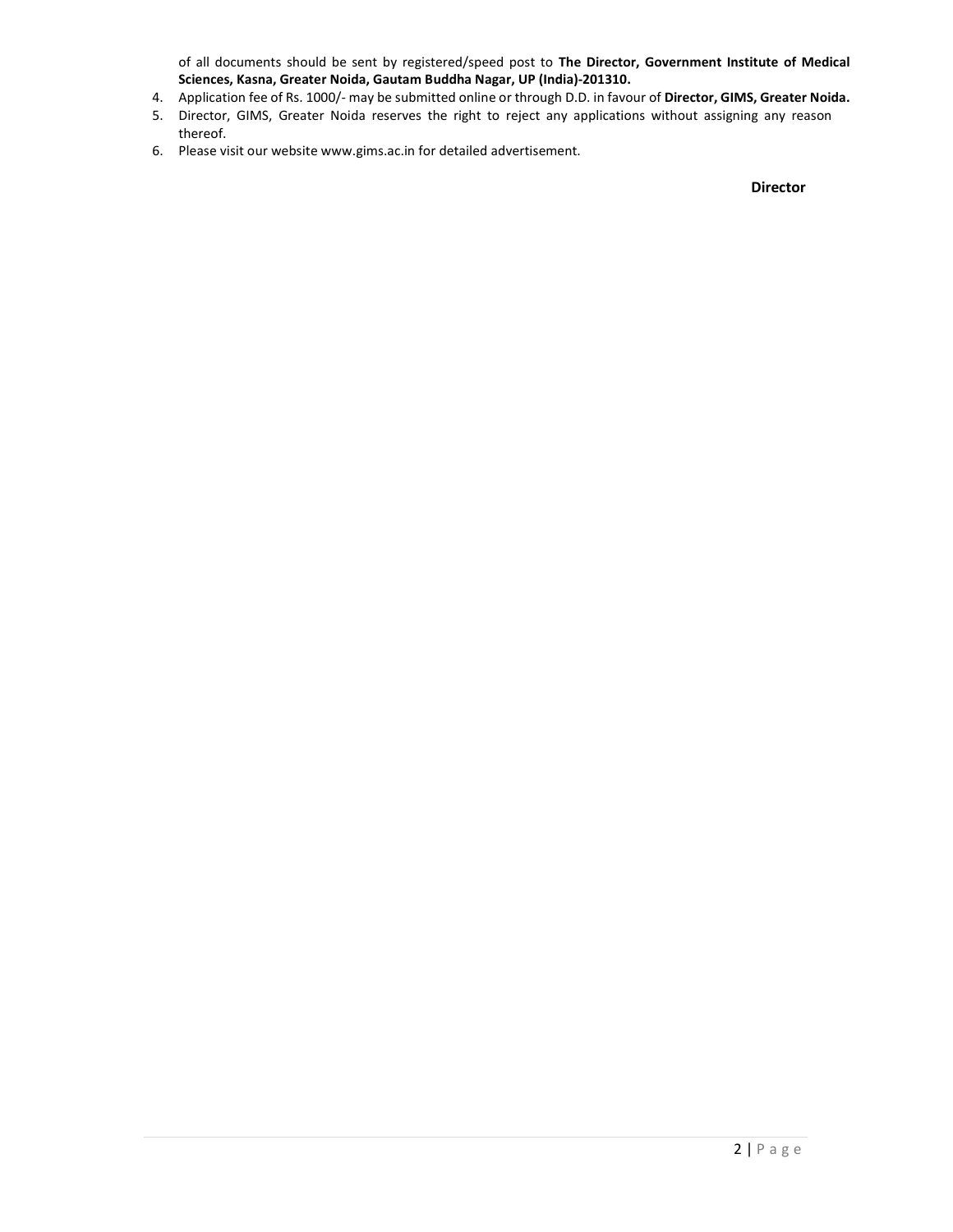| <b>Posts</b>           | <b>Academic Qualification</b>                                                | Teaching & Research Exp.                                                                                                                                                                                                                                                                                                                                                                                                                                                                                                                                                                                                                                                                                                                                                                                                             |
|------------------------|------------------------------------------------------------------------------|--------------------------------------------------------------------------------------------------------------------------------------------------------------------------------------------------------------------------------------------------------------------------------------------------------------------------------------------------------------------------------------------------------------------------------------------------------------------------------------------------------------------------------------------------------------------------------------------------------------------------------------------------------------------------------------------------------------------------------------------------------------------------------------------------------------------------------------|
| Professor              | graduate<br>A<br>post<br>qualification MD/MS/DNB<br>in the concerned subject | (i) Associate Professor in the subject for 3 years in a<br>permitted/approved/ recognized medical college/institution<br>with three Research publications (atleast two as Associate<br>Professor) (only original papers, meta-analysis, systematic<br>reviews, and case series that are published in journals<br>included in Medline, Pubmed Central, Citation index,<br>Sciences Citation index, Expanded Embase, Scopus,<br>Directory of Open access journals (DoAJ) will be<br>considered). The author must be amongst first three or<br>should be the Corresponding author.<br>(ii) Should have completed the Basic course in Medical<br>Education Technology from Institution(s) designated by<br>MCI/NMC.<br>(iii) Should have completed the Basic course in biomedical<br>research from Institution(s) designated by MCI/NMC. |
| Associate<br>Professor | A post graduate<br>qualification MD/MS/DNB<br>in the concerned subject       | (i) As Assistant Professor in the subject for 4 years in a<br>permitted/approved/recognized medical college/institution<br>with one Research publication (only original papers, meta-<br>analysis, systematic reviews, and case series that are<br>published in journals included in Medline, Pubmed Central,<br>Citation index, Sciences Citation index, Expanded Embase,<br>Scopus, Directory of Open access journals (DoAJ) will be<br>considered). The author must be amongst first three or<br>should be the Corresponding author.                                                                                                                                                                                                                                                                                              |
|                        |                                                                              | (ii) Research project in lieu of publication/authorship can<br>be considered only if the person is Principal or Co-Principal<br>investigator (P1/CoPI) of a research project funded by a<br>national research body such as Indian Council for Medical<br>Research (ICMR), Department of Science & Technology<br>(DST), Department of Bio-Technology (DBT) or any such<br>body.                                                                                                                                                                                                                                                                                                                                                                                                                                                       |
|                        |                                                                              | (iii) Should have completed the Basic course in Medical<br>Education Technology from Institution(s) designated by<br>MCI/NMC.                                                                                                                                                                                                                                                                                                                                                                                                                                                                                                                                                                                                                                                                                                        |
|                        |                                                                              | (iv) Should have completed the Basic course in biomedical<br>research from Institution(s) designated by MCI/NMC.                                                                                                                                                                                                                                                                                                                                                                                                                                                                                                                                                                                                                                                                                                                     |
| Assistant<br>Professor | A post graduate<br>qualification MD/MS/DNB<br>in the concerned subject       | 3 years Junior Resident in a recognized permitted medical<br>college in the concerned subject and one year as Senior<br>Resident in the concerned subject in a recognized permitted<br>medical college.                                                                                                                                                                                                                                                                                                                                                                                                                                                                                                                                                                                                                              |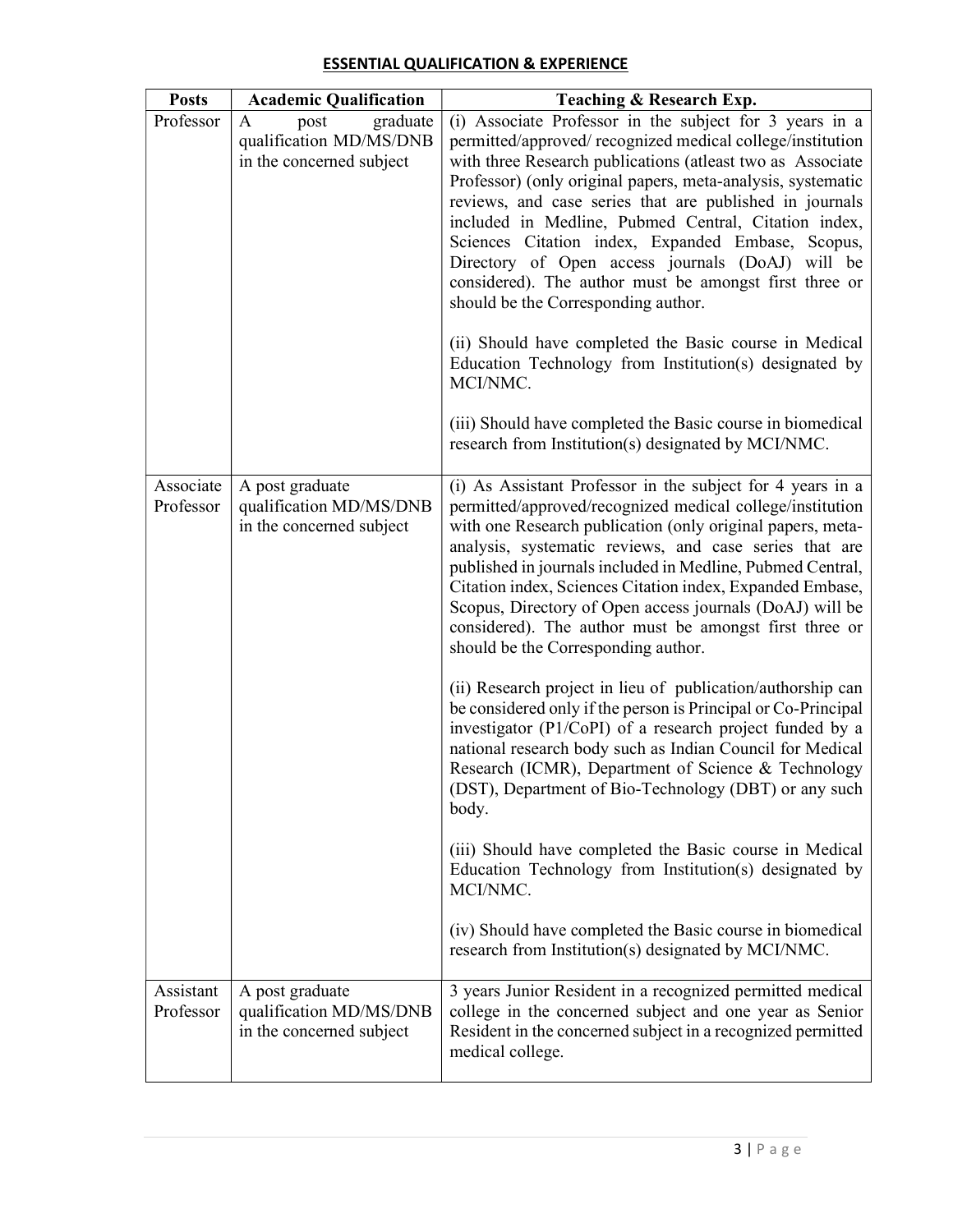#### General Condition

- Applicants consider only for appointment on contractual basis.
- Incomplete application will not be considered and will be treated as cancelled.
- Advance application will be accepted but a copy forwarded through proper channel or a 'No objection certificated' from the current employer must be submitted before the date of interview.
- The number of post indicated is provisional and subject to change without prior notice. Selection may not be held for all the advertised posts.
- Reservation and age relaxation for reserve category candidates will be applicable as per the Uttar Pradesh (UP) Government rules and for only those domiciled in UP.
- Application form is available at the Institute website (http://www.gims.ac.in) Completed form should be sent, with copies of proofs of education/academic qualifications, experience, testimonials, research publications etc, as indicated therein, along with an application fee via online or through D.D. of Rs 1000 (Rupees One Thousand only) in favour of "The Director, Government Institute of Medical Sciences", payable at Greater Noida, UP (India).
- Director of the Institute reserves the right to reject any or all applications without assigning any reason. All disputes will be subjected to the jurisdiction of the Hon'ble High Court of Judicature at Allahabad, UP.
- Application needs to be sent by speed post/registered post only. The envelope must be super scribed as 'Application for faculty position' and addressed to the Director, Government Institute of Medical Sciences, Kasna, Greater Noida-201310, UP (India). Applications by hand will not be entertained.
- The deadline for submission of the completed applications is  $27<sup>th</sup>$  June, 2022 till 05:00 PM and hard copy of submitted application with all relevent documents should reach by 04 July 2022.